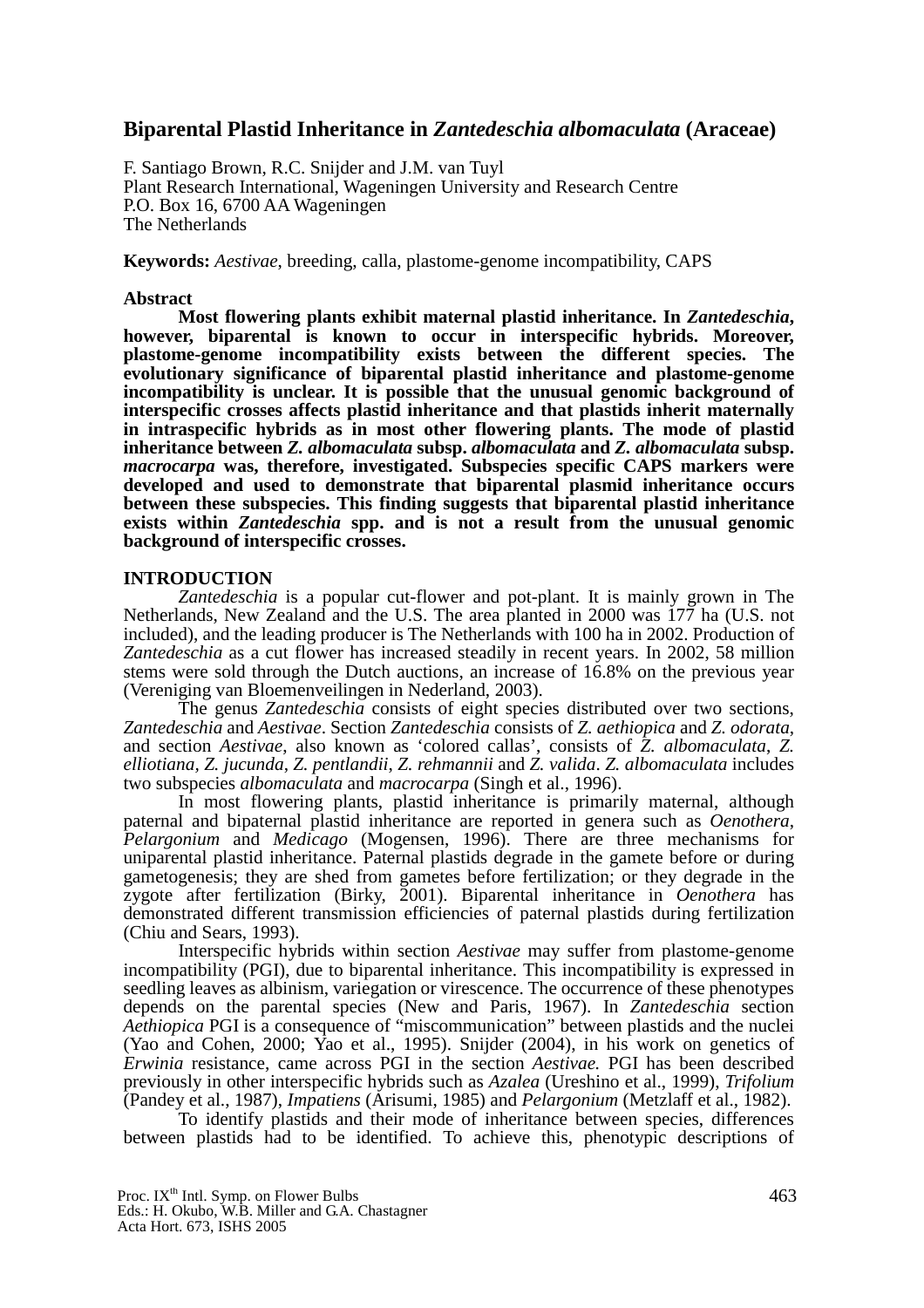interspecific seedlings were combined with CAPS markers to show a restriction pattern that discriminated plastids between species. Seedlings from *Aestivae* combinations were analyzed, focusing primarily on *Z. albomaculata* species due to presence of not only interspecific PGI phenotypes, but also intraspecific.

### **MATERIALS AND METHODS**

#### **Plant Material**

Parental lines were obtained from the germplasm collection at Plant Research International (PRI) (Table 1), these genotypes were crossed during 2001 and 2002. Seedlings of these crosses were planted in a controlled greenhouse environment during February 2003 (Table 2).

#### **DNA Extraction**

The samples (Fig. 1) were freeze-dried, and ground using tungsten balls, which were placed in QIAGEN collection microtubes on a mixer mill (MM300 Restch) for 90 seconds at 25 shakes per minute. 400 µl of Extraction Mix (0.13 M Tris.HCl, 0.02 M EDTA,  $0.9$  M NaCl,  $0.9\%$  CTAB,  $0.15$  M sorbitol,  $5\%$  Na<sub>2</sub>S<sub>2</sub>O<sub>5</sub>,  $0.6\%$  sarkosyl) was added to each tube and the tubes were incubated in a water bath at 65°C for 1 hour. After incubation, 400 µl of chlorophorm/isoamylalcohol (24:1) was added. The tubes were shaken, then centrifuged for  $\overline{20}$  minutes at 5500 g. The supernatant was transferred to a new tube and 1 volume of isopropanol (-20°C) was added. Inverting the tubes a few times precipitated the DNA. Samples were again centrifuged for 5 minutes at 21000 g and the supernatant was discarded. The pellet was washed gently with 70% ethanol. The DNA samples were centrifuged for 5 minutes at 21000 g and air-dried for 1 minute in a speed vac. The DNA pellet was re-suspended and dissolved in 30 µl of TE (1M Tris, 0.1 M EDTA). After the DNA was suspended 10 µg of RNAseA was added to the mixture, which was incubated at 37°C for 2 hours.

#### **CAPS**

Two primers were designed to amplify a 3 kb region in the ptDNA (plastid DNA). This region is between two genes, *trn*D (tRNA-Asp) and *trn*C (tRNA-Cys). The spacer region was amplified by PCR using primer pair DCRon (DCRon<sub>F</sub>: 5'-AGAGCACCGCCCTGTCAAG-3' and DCRon<sub>R</sub>: 5'-GCATGGCCRAGYGGTAAGG-3'). The PCR was carried out by adding 24 µl of master mix (10 mM Tris-HCl, pH 9.0, 50 mM KCl, 3.5 mM MgCl<sub>2</sub>, 0.1% Triton  $X-100$ , 1 mM dNTP (Invitrogen), 5 pM DC<sub>F</sub> for DC, 10 pM DCR for DC, 0.5 U SuperTaq (HT Biotechnology) and 0.05 U *Pfu* polymerase (Promega)) to 1  $\mu$ l (1-2  $\mu$ g) of template DNA on PCR thin reaction tubes. The samples were placed on a MJ Research PTC-200 thermal cycler. It was programmed to give a 3 min period at 94°C and then 40 cycles of the following sequence: 1 min 94°C, 64.5°C, and 3.5 min at 72°C. The final cycle ended with 15 min at 72°C. DNA was visualized on an agarose gel (0.8% agar in 0.04 M Tris Ac, 2mM EDTA), after staining with ethydium bromide.

To identify polymorphisms, the spacer was digested with several restriction enzymes: *Dpn* II, *Nla* III, *Mse* I, *Sau* 96I, *Mnl* I, *Hpy*CH4 IV, *Alu* I, *Hae* III, *Hinf* I, *Taq* I and *Rsa* I. The amount of restriction enzyme used was 10 U (1 µl) for every 10 µl of PCR reaction volume. After overnight digestion at 37°C (except *Taq* I which was digested at 65°C), the samples were run on a 1.2% agarose gel in Tris-Acetate-EDTA buffer, after staining with ethydium bromide. The gels ran at 60 Volts for 4 hours.

#### **RESULTS AND DISCUSSION**

#### **CAPS-variation among Species**

Eight of the restriction enzymes tested showed clear band polymorphisms between species (Table 3). Additionally six showed different band patterns between sub-species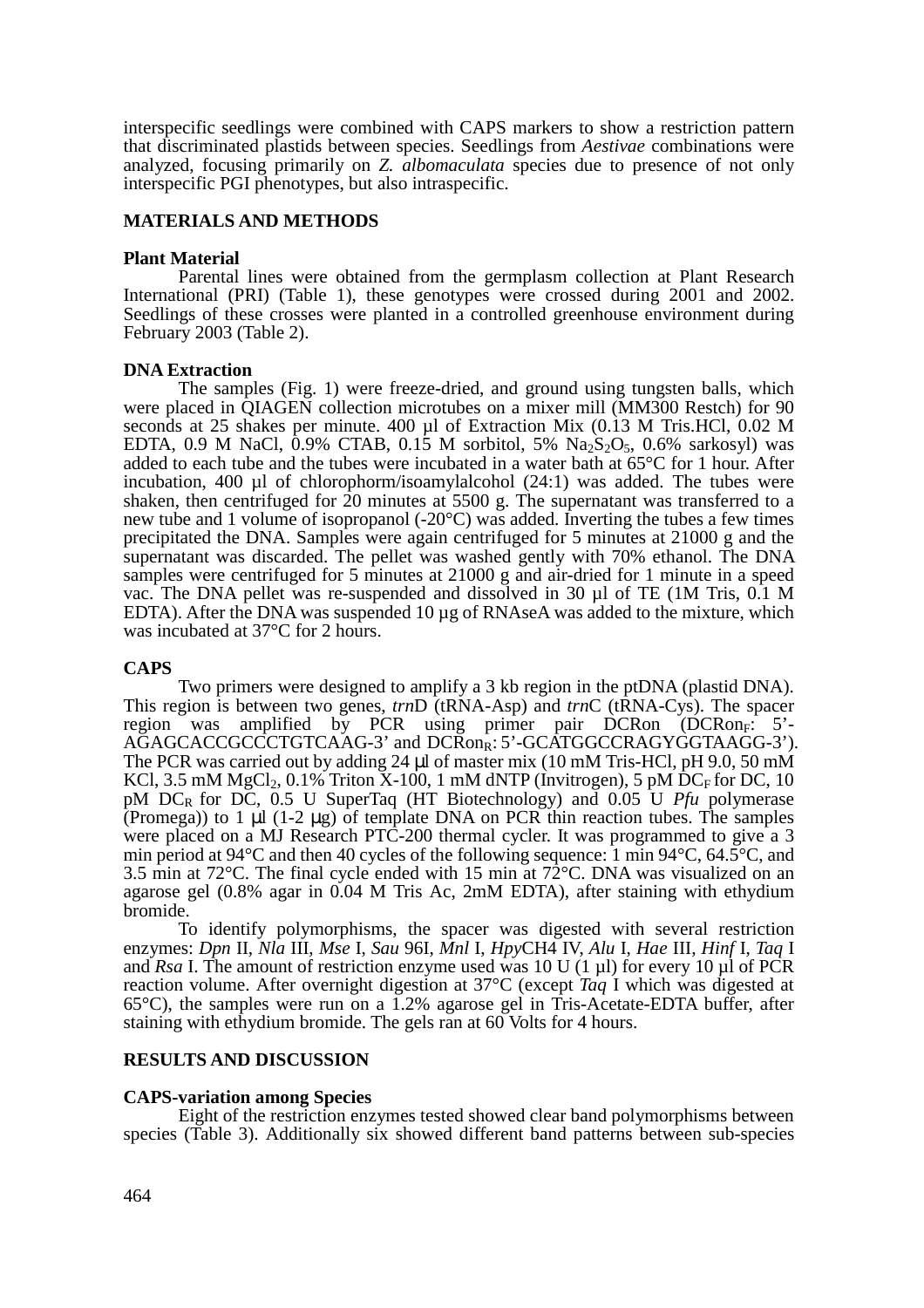*albomaculata* and *macrocarpa*. *Z. pentlandii* had the same band pattern as *Z. elliotiana* for all restriction enzymes. *Z. albomaculata* subsp. *macrocarpa* could only be differentiated from *Z. pentlandii* and *Z. elliotiana* by one restriction enzyme, *Alu* I. The differences in band patterns between *Z. albomaculata* subsp. *albomaculata* and *Z. albomaculata* subsp. *macrocarpa*, and the similarity that *Z. albomaculata* subsp. *macrocarpa* has with *Z. elliotiana* and *Z. pentlandii*, suggests that the two subspecies have different origins.

The restriction enzymes *Hae* III and *Alu* I were chosen to differentiate plastids between seedlings (Fig. 2). The DCRon-*Alu* I restriction pattern could differentiate plastomes of *Z. albomaculata* subsp. *albomaculata* and *Z. rehmannii* (Fig. 2a), as well as *Z. albomaculata* subsp. *macrocarpa* and *Z. elliotiana* (Fig. 2b). The size difference between the largest fragments (1.6 kb) from *Z. rehmannii* and *Z. albomaculata* subsp. *albomaculata* was about 50 bp (Fig. 2a.). With the DCRon-*Hae* III restriction pattern, two groups of species could be differentiated within the *Aestivae* section. The first group is *Z. albomaculata* subsp. *albomaculata* and *Z. rehmannii,* which could easily be discriminated from a second group formed by *Z. pentlandii, Z. elliotiana* and *Z. albomaculata* subsp. *macrocarpa* (Fig. 2c).

#### **Plastid Inheritance**

Seedlings showed three leaf phenotypes: the hybrids were entirely green, had different degrees of variegation or were virescent. The degree of variegation was variable, leaves varied in color intensity and light green area size. CAPS markers combined with visual observations were used to identify the plastome present in dark green leaf phenotypes (Table 4).

A total of 120 pure dark green, light green and virescent leaf sections was analyzed, pure dark green samples had only one plastome type, with the exception of *Z. elliotiana* and *Z. albomaculata* subsp. *macrocarpa* crosses, where dark green and light green samples had both plastome types. The plastome-genome compatibility from both species demonstrates the similarity that exists between these two plastome types, or perhaps the close relationships between their nuclear DNA.

The outcome obtained by this approach helped determine which plastome led to PGI in a particular interspecific crossing direction. Identifying differences between plastomes in parental combinations will help breeders plan crossing combinations to prevent high expression of PGI.

Plastomes from *Z. pentlandii* and *Z. elliotiana* appeared to be closely related and are perhaps identical. Not only did both plastomes show similar PGI behavior, they also demonstrated the same restriction pattern of DCRon spacer after using eight polymorphic restriction enzymes. The numerous differences observed in plastome restriction pattern between subsp. *macrocarpa* and subsp. *albomaculata*, and their crossing incompatibility due to PGI, suggest that subsp. *macrocarpa* should be placed as a different species. Further analysis of genomic sequences, or CAPS digestion on a different plastome section, from all species in section *Aestivae* would help confirm the differences and similarities observed.

Finally, a few other questions are raised for further discussion. Should there be a reclassification of *Zantedeschia* species? How clear is the definition line between species? Does it add any value to science? And considering biparental inheritance was observed in *Zantedeschia* because of the presence of incompatible leaf phenotypes, could it be that all dark green seedlings in intraspecific crosses also inherit plastomes biparentally?

#### **Literature Cited**

Arisumi, T. 1985. Rescuing abortive *Impatiens* hybrids through aseptic culture of ovules. J. Amer. Soc. Hort. Sci. 110:273-276.

- Birky, C.W.J. 2001. The inheritance of genes in mitochondria and chloroplasts: laws, mechanisms, and models. Annual Review Genetics 35:125-148.
- Chiu, W. and Sears, B. 1993. Plastome-genome interactions affect plastid transmission in *Oenothera*. Genetics Society of America 133:989-997.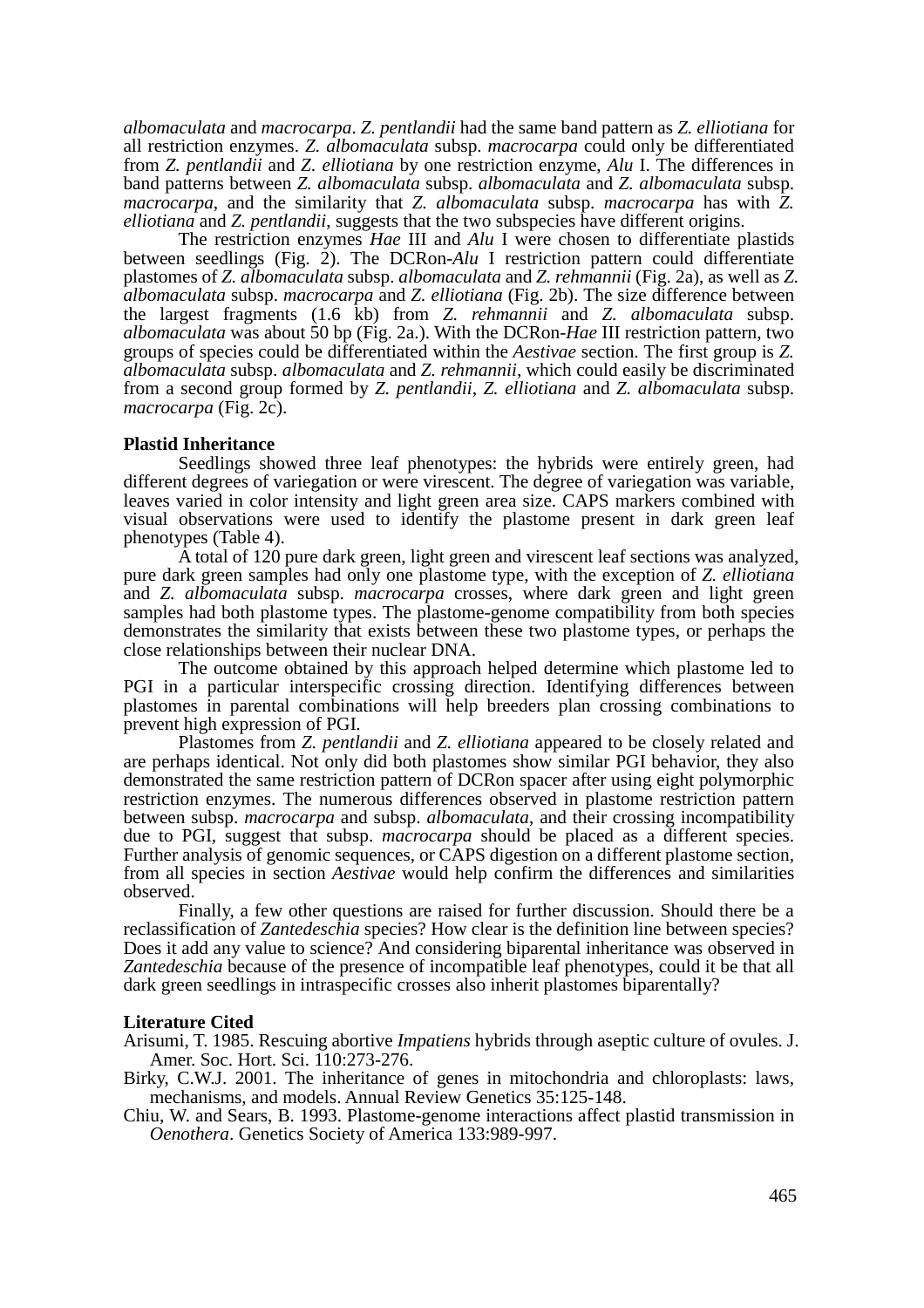- Metzlaff, M., Pohlheim, F., Borner, T. and Hagemann, R. 1982. Hybrid variegation in the genus *Pelargonium*. Current Genetics 5:245-249.
- Mogensen, H.L. 1996. The hows and whys of cytoplasmic inheritance in seed plants. Amer. J. Bot. 83:383-404.
- New, E. and Paris, C. 1967. Virescence in *Zantedeschia.* Proceedings of the Amer. Soc. Hort. Sci. 92:685-695.
- Pandey, K., Grant, J. and Williams, E. 1987. Interspecific hybridisation between *Trifolium repens* and *T. uniflorum*. Austr. J. Bot. 35:171-182.
- Singh, Y., Van Wyk, A.E. and Baijnath, H. 1996. Taxonomic notes on the genus *Zantedeschia* Spreng. (Araceae) in southern Africa. S. Afr. J. Bot. 62(6):321-324.
- Snijder, R.C. 2004. Genetics of *Erwinia* resistance in *Zantedeschia*. Impact of plastome-genome incompatibility. PhD thesis, Wageningen University. 112p.
- Ureshino, D., Miyajima, I., Ozaki, Y., Kobayashi, N., Michischita, A. and Akabane, M. 1999. Appearance of albino seedlings and ptDNA inheritance in interspecific hybrids of azalea. Euphytica 110:61-66.
- Vereniging van Bloemenveilingen in Nederland. 2003. http://www.wbn.nl/de/actueel/omzetberichten/2003/kwartaal1/omzetbericht\_2002.
- Yao, J. and Cohen, D. 2000. Multiple gene control of plastome-genome incompatibility and plastid DNA inheritance in interspecific hybrids of *Zantedeschia.* Theor. Appl. Genetics 101:400-406.
- Yao, J., Cohen, D. and Rowland, E. 1995. Interspecific albino and variegated hybrids in the genus *Zantedeschia*. Plant Sci. 109:199-206.

#### **Tables**

| PRI No. <sup>1</sup> | Species / Cultivar                  |
|----------------------|-------------------------------------|
| 00056                | Z. albomaculata subsp. albomaculata |
| 00060                | Z. albomaculata subsp. albomaculata |
| 00075                | Z. albomaculata subsp. albomaculata |
| 00076                | Z. albomaculata subsp. albomaculata |
| 018002               | Z. albomaculata subsp. macrocarpa   |
| 018006               | Z. albomaculata subsp. macrocarpa   |
| 00069                | Z. pentlandii                       |
| 00073                | Z. elliotiana                       |
| 00074                | Z. rehmannii                        |
| 99022                | Z. rehmannii                        |

Table 1. List of parental genotypes used.

<sup>1</sup>PRI: Plant Research International tracking number.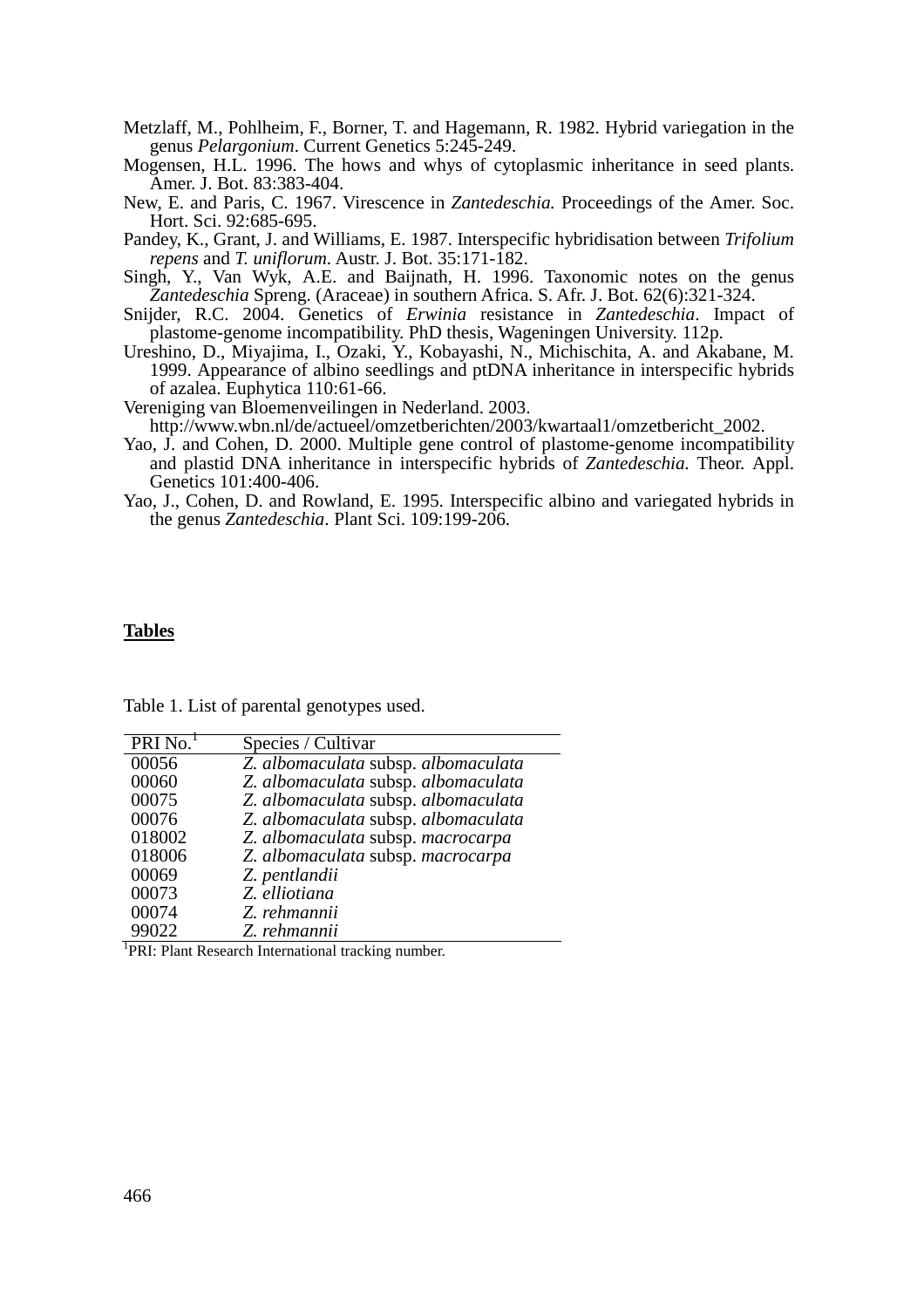| PRINo.                | Female parent (species) <sup>3</sup> | Male parent (species) <sup>3</sup> | Cross           |
|-----------------------|--------------------------------------|------------------------------------|-----------------|
| 028112                | AA                                   | AM                                 | 00075 x 018006  |
| 028113                | $\mathbf R$                          | AM                                 | 00074 x 018002  |
| 028114                | $\mathbf R$                          | AM                                 | 99022 x 018006  |
| 028115                | $\mathbf R$                          | AM                                 | 00074 x 018002  |
| 028116                | AM                                   | AA                                 | 018002 x 00056  |
| 028117                | AA                                   | AM                                 | 00056 x 018006  |
| 028118                | E                                    | AM                                 | 00073 x 018006  |
| 028201                | AM                                   | AM                                 | 018006 x 018006 |
| 028202                | AM                                   | AM                                 | 018006 x 018006 |
| 028206                | AM                                   | AM                                 | 018002 x 018002 |
| 028208                | AM                                   | AM                                 | 018002 x 018002 |
| 028213                | AA                                   | AA                                 | 00075 x 00075   |
| 028214                | AA                                   | AA                                 | 00076 x 00076   |
| $018415$ <sup>1</sup> | P                                    | AA                                 | 00069 x 00060   |
| 018411'               | AA                                   | P                                  | 00060 x 00069   |
| 018408                | AA                                   | P                                  | 00060 x 00069   |

Table 2. Table of genotype combinations giving seedlings.

 $\overline{A}$  These seeds were sown at a different date and location.

<sup>2</sup> PRI: Plant Research International tracking number.

<sup>3</sup>*Z. albomaculata* subsp. *albomaculata*, AM: *Z. albomaculata* subsp. *macrocarpa*, E: *Z. elliotiana*,

P: *Z. pentlandii,* R: *Z. rehmannii*.

Table 3. DCRon spacer restriction pattern listing differences and similarities between species when cut with different restriction enzymes.

| <b>Restriction Enzyme</b> | Aestivae section                      |
|---------------------------|---------------------------------------|
| $Dpn$ II                  | $R/AA$ , $E/P/AM$                     |
| Mse I                     | R,AA, E/P/AM                          |
| HintI                     | R,AA, E/P/AM                          |
| $Nla$ III                 | R,AA, E/P/AM                          |
| Taq I                     | $AA$ , $R / E / P$ (AM not available) |
| Rsa I                     | $R/AA$ , $E/P(AM not available)$      |
| Hae III                   | $R/AA$ , $E/P/AM$                     |
| Alu I                     | R,AA, E/P,AM                          |

AA: *Z. albomaculata* subsp. *albomaculata*, AM: *Z. albomaculata* subsp. *macrocarpa*,

E: *Z. elliotiana*, P: *Z. pentlandii,* R: *Z. rehmannii*.

 $( , )$  = difference,  $( / )$  = similarity

Table 4. Association of plastome with dark green leaf phenotype.

| Cross combination | Plastome associated with dark green phenotypes |
|-------------------|------------------------------------------------|
| $AA \times AM$    | ΑA                                             |
| AM x AA           | AA                                             |
| $E \times AM$     | E and AM                                       |
| $R \times AM$     |                                                |
| P X A A           | AA                                             |
| $AA \times P$     | AΑ                                             |

AA: *Z. albomaculata* subsp. *albomaculata*, AM: *Z. albomaculata* subsp. *macrocarpa*, E: *Z. elliotiana*, P: *Z. pentlandii,* R: *Z. rehmannii*.